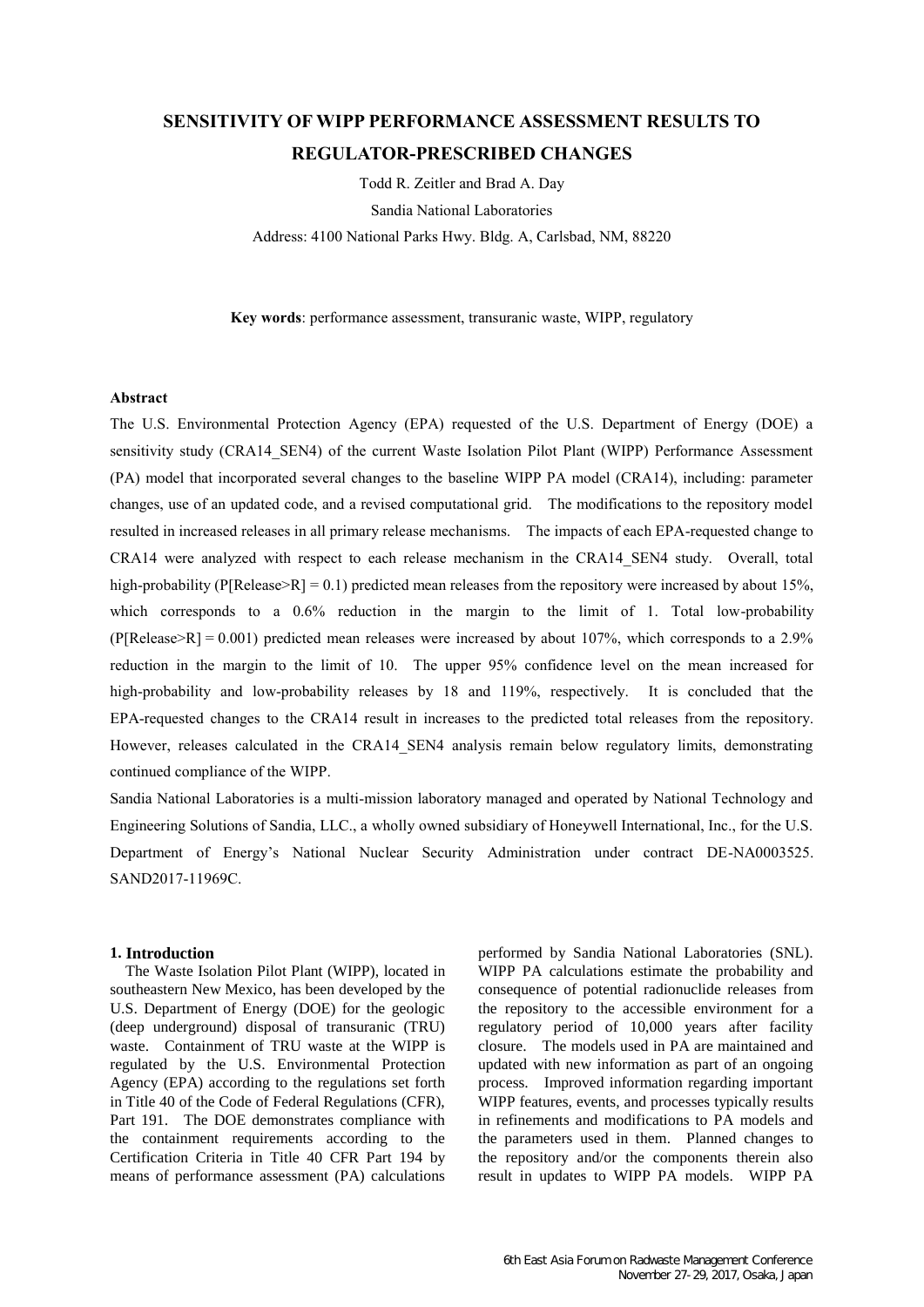models are used to support the repository recertification process that occurs at five-year intervals following the receipt of the first waste shipment at the site in 1999.

A sensitivity evaluation of the CRA-2014 PA (CRA14) has been requested by the U.S. Environmental Protection Agency to investigate potential regulatory compliance impacts associated with the following: 1) changes to certain sampled and constant parameter values; 2) the use of an updated version of the DRSPALL code; and 3) a correction to the length of a panel closure representation in the BRAGFLO grid (Zeitler 2016a, Zeitler and Day 2016). The objective of the sensitivity analysis was to evaluate the cumulative effects of these changes on predicted releases from the repository during the 10,000-year regulatory period.

Modified parameters implemented herein were used to satisfy an official request by the EPA for this sensitivity study. As such, the parameter values modified for this analysis should not be interpreted as being developed by SNL. The use of an updated version of DRSPALL code (which corrects an error in DRSPALL v. 1.21) and the correction of the length of the northern-most panel closure representation in the BRAGFLO grid are supported by SNL. The CRA14\_SEN4 sensitivity analysis was performed under AP-164, Analysis Plan for the 2014 WIPP Compliance Recertification Application Performance Assessment (Camphouse 2013).

# **2. Approach**

The CRA14\_SEN4 sensitivity study investigates the impacts of parameter changes, the use of an updated version of the DRSPALL code, and a correction to the length of a panel closure representation in the BRAGFLO grid. All of these changes are taken together for use in a single PA calculation consisting of 3 replicates. The following changes to CRA14 inputs have been requested by the EPA for CRA14\_SEN4:

1. Use newly-developed actinide solubility uncertainty distributions for +III and +IV actinides based on the Data0.FM1 WIPP thermodynamic database (FM1 database) and the data sets selected by the EPA.

2. Use EPA-developed distribution for GLOBAL:PBRINE parameter.

3. Use BOREHOLE:TAUFAIL parameter distribution with a new lower bound (EPA-directed).

4. Use version 1.22 of the DRSPALL code.

5. Use correct representative length of northernmost set of panel closures.

6. Set stoichiometric coefficients concerning reactions of hydrogen sulfide with iron to zero (EPA-directed).

The requested changes to CRA14 are explained below in detail. Additionally, in order to maintain a greater flexibility in prescribing material properties to specific areas of the repository model in the future, the CRA14\_SEN4 sensitivity study uses the material names and associated grid modifications implemented for the CRA14\_SEN2 and CRA14\_SEN3 sensitivity studies (Day 2016, Day and Zeitler 2016a); however, the material properties of those areas are set equivalent to those used in the CRA-2014 PA.

# **2.1 Baseline PA Analysis**

The most recent PA done to demonstrate WIPP regulatory compliance is that performed for the CRA-2014 (DOE 2014). The CRA-2014 PA considered four distinct cases with detailed descriptions of the four cases considered in the CRA-2014 PA found in Camphouse (2013) and a summary of results given in Camphouse et al. (2013). The final of the four cases considered in the CRA-2014 PA, identified as CRA14-0, is referenced herein as CRA14 and utilized as the baseline analysis for comparison with the sensitivity case called CRA14\_SEN4. All three replicates evaluated under CRA14 are similarly run for CRA14\_SEN4. Initial seed values for LHS and CCDFGF calculations were identical to those used in CRA14.

# **2.2 Modified Parameters**

The original parameters used for CRA14 and the modified parameters implemented for CRA14\_SEN4 in response to the EPA request can be found elsewhere (Zeitler and Day 2016).

# **2.2.1 Solubility Multipliers for Oxidation State III and IV Models (SOLMOD3:SOLVAR and SOLMOD4:SOLVAR)**

As part of the EPA request for the CRA14\_SEN4 analysis, the EPA has requested that actinide solubility uncertainty distributions be recalculated using the FM1 database and an updated list of references provided by the EPA (Zeitler 2016a). Baseline actinide solubilities were identical to those used in CRA14. A separate analysis has been performed in which new actinide solubility uncertainties have been calculated (Xiong and Domski 2016). The new analysis resulted in updated cumulative distributions for actinide solubility uncertainties, which are represented by the SOLMOD3:SOLVAR (+III oxidation state) and SOLMOD4:SOLVAR (+IV oxidation state) parameters. Comparisons for the values of SOLMOD3:SOLVAR and SOLMOD4:SOLVAR that were sampled in the CRA-2014 PA and CRA14\_SEN4 analyses are shown in Figure 2-1 and Figure 2-2. For SOLMOD3:SOLVAR, the sampled values for CRA14 SEN4 are generally higher than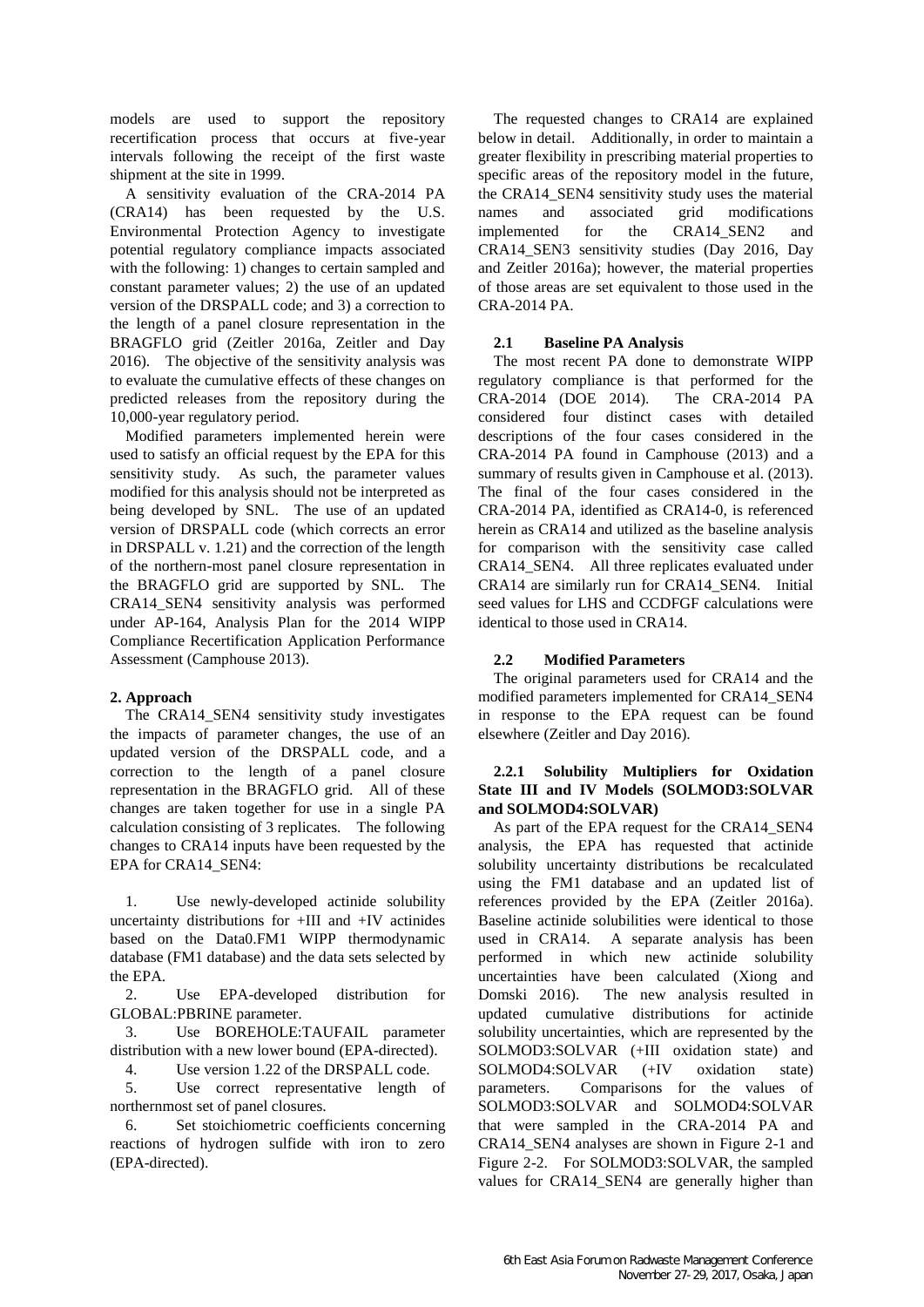

those for CRA14, while for SOLMOD4:SOLVAR, the sampled values for CRA14\_SEN4 are lower than those for CRA14.

Figure 2-1: Comparison of LHS sampled values of the SOLMOD3:SOLVAR parameter for CRA14 and CRA14 SEN4 (300 sampled values for each analysis).



Figure 2-2: Comparison of LHS sampled values of the SOLMOD4:SOLVAR parameter for CRA14 and CRA14\_SEN4 (300 sampled values for each analysis).

# **2.2.2 Probability that Drilling Intrusion in Excavated Area Encounters Pressurized Brine (GLOBAL:PBRINE)**

For the CRA14\_SEN4 sensitivity study, the EPA has requested the use of a revised distribution for the GLOBAL:PBRINE parameter (Zeitler 2016a). The GLOBAL:PBRINE parameter is a sampled parameter that represents the probability that an inadvertent human drilling intrusion intersecting the repository also intersects pressurized brine. A comparison of the values of GLOBAL:PBRINE that were sampled in CRA14 and CRA14\_SEN4 is shown in Figure 2-3. The EPA-requested distribution of the GLOBAL:PBRINE parameter is given in the form of a cumulative distribution, while the distribution used in CRA14 was parameterized as a normal distribution. The range of values sampled from the CRA14\_SEN4 distribution encompasses that from CRA14, but predominantly consists of values higher than those used in CRA14.



Figure 2-3: Comparison of LHS sampled values of the GLOBAL:PBRINE parameter for CRA14 and CRA14\_SEN4 (300 sampled values for each analysis).

## **2.2.3 Effective Shear Strength for Erosion (BOREHOLE:TAUFAIL)**

For the CRA14\_SEN4 sensitivity study, the EPA has requested the use of a revised distribution for the BOREHOLE:TAUFAIL parameter. The BOREHOLE:TAUFAIL parameter is a sampled parameter that represents the shear strength of waste. The lower end of the uniform distribution was changed from 2.22 Pa to 1.60 Pa as specified by the EPA (Zeitler 2016a). A comparison of the values sampled in CRA14 and CRA14 SEN4 is shown in Figure 2-4. Because the lower end of the distribution is only slightly lowered for CRA14\_SEN4, sampled values are only slightly lower than those used in CRA14.



Figure 2-4: Comparison of LHS sampled values of the BOREHOLE:TAUFAIL parameter for CRA14 and CRA14\_SEN4 (300 sampled values for each analysis).

# **2.2.4 Stoichiometric Coefficients for Sulfidation Reactions (REFCON:STCO\_31, STCO\_32, STCO\_35, STCO\_36, STCO\_43, STCO\_46)**

As part of the EPA request for the CRA14\_SEN4 analysis, the EPA has requested that the chemistry reactions used in BRAGFLO, in which hydrogen sulfide (H<sub>2</sub>S) interacts with iron, be eliminated.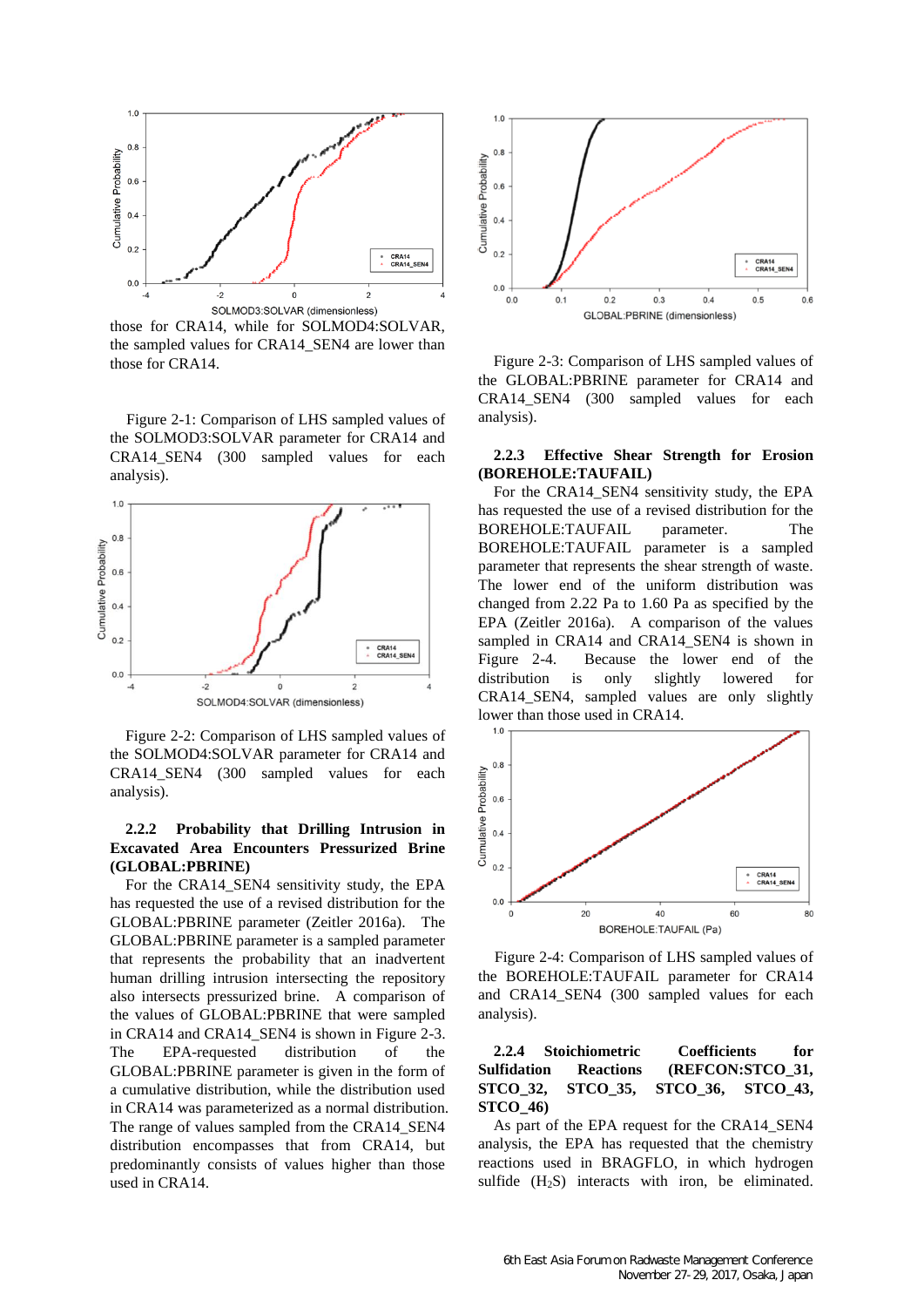Elimination of the sulfidation reactions is accomplished by setting the appropriate stoichiometric coefficients to zero. Reactions 3 and 4 in the chemistry model implemented in the BRAGFLO code include H2S (WIPP PA 2012). Reaction 3 represents  $Fe(OH)_2$  sulfidation and reaction 4 represents metallic Fe sulfidation (see reaction equations below).

$$
Fe(OH)2(s) + H2S(g) \rightarrow FeS(s) + 2 H2O(l).
$$
  
(BRAGFLO chemical reaction 3)  

$$
Fe(s) + H2S(g) \rightarrow FeS(s) + H2(g),
$$

(BRAGFLO chemical reaction 4)

By removing these two reactions from the BRAGFLO chemistry model, the expected impact on PA calculations is that less hydrogen sulfide gas will be consumed and less water will be produced in the waste areas.

The stoichiometric coefficients for reactions 3 and 4 are represented by parameters REFCON:STCO\_3x and REFCON:STCO\_4x (where x ranges from 0 to 9 and represents one of ten compounds considered in the BRAGFLO chemical reactions), respectively. Of the twenty stoichiometric coefficients used to define reactions 3 and 4, fourteen had a value of zero in the CRA14. In order to comply with the EPA request for CRA14\_SEN4, the following six coefficients were set to zero: STCO\_31, STCO\_32, STCO\_35, STCO\_36, STCO\_43, and STCO\_46 (Zeitler and Day 2016).

## **2.3 Use of Updated Version of DRSPALL**

One of the requests from the EPA for CRA14\_SEN4 is that DRSPALL v. 1.22 be used. When DRSPALL v. 1.22 was developed, in order to correct an error found in DRSPALL v. 1.21, a complete set of official DRSPALL calculations (including three replicates of 100 vectors each) was run using a current set of PA parameters as input (Kirchner et al. 2015). Results for DRSPALL v. 1.22 calculations were compared with those from v. 1.21 and documented in an impact assessment report (Kicker et al. 2015). Because PA parameter inputs for the DRSPALL code have not changed since those calculations were performed, and because the DRSPALL code does not rely on the output of any other code for its input, DRSPALL v. 1.22 was not rerun for CRA14\_SEN4. Instead, the DRSPALL v. 1.22 output results from the calculations described in the impact assessment were used as input to the CUTTINGS\_S code in CRA14\_SEN4 calculations.

## **2.4 Modified Length of Northern Panel Closure**

The proposed repository panel closures are modeled in BRAGFLO as three separate panel closure areas. The "northernmost" panel closure

area separates the operations area from the "north rest of repository" (NROR) waste area, the "middle" panel closure separates the NROR from the "south rest of repository" (SROR), and the "southernmost" panel closure separates the SROR from the waste panel. The CRA14\_SEN4 sensitivity study request (Zeitler 2016a) is consistent with that for the CRA14\_SEN3 sensitivity study (Zeitler 2016b) and notes that the northernmost panel closure in the BRAGFLO grid should represent the length of two panel closures, 60.96 m. The CRA14 PA used a length of 30.48 m for the northernmost panel closure. The correction to the BRAGFLO grid has been made here. As part of the EPA completeness determination for CRA-2014, the issue of the length of the northernmost panel closure was broached by the EPA (EPA 2015). A PA calculation was done to examine the impact of doubling the length of the northernmost panel closure and negligible changes to the pressures and saturations in the waste areas were found (Zeitler 2015, DOE 2015).

## **2.5 Modified BRAGFLO Material Map**

The code BRAGFLO is the WIPP PA code used to model brine and gas flow in and around the repository. The current disturbed rock zone (DRZ) above and below the operations and experimental (OPS/EXP) areas is modeled as the same material representing the DRZ above and below the waste areas. For the CRA14\_SEN3 sensitivity study, EPA-requested parameter changes for DRZ properties above and below the OPS/EXP areas and the PCS required a change to the BRAGFLO material map in order to implement the requested parameter changes specific to those areas. The BRAGFLO grid and material map that incorporates the requested OPS/EXP area and PCS property changes has been correspondingly modified. This modification to the grid is an extension of that made for the CRA14\_SEN2 sensitivity study (Day 2016). The changes in the BRAGFLO grid and material map that were implemented for CRA14\_SEN3 have been kept for CRA14\_SEN4. The modified grid separates the material in the DRZ, located above and below the OPS/EXP area and the PCS, so that they may be treated separately from the DRZ above and below the waste areas of the repository. The new material regions for the DRZ above and below the OPS/EXP and PCS areas as well as the pre-existing material regions for the PCS and OPS/EXP areas are thus available for any future parameter modifications. Although the BRAGFLO grid changes made here are the same as those made for the CRA14\_SEN3 sensitivity study, material property values for those regions are the same as those used for the CRA14 analysis. The modified grid has been kept for flexibility in potential future parameter changes.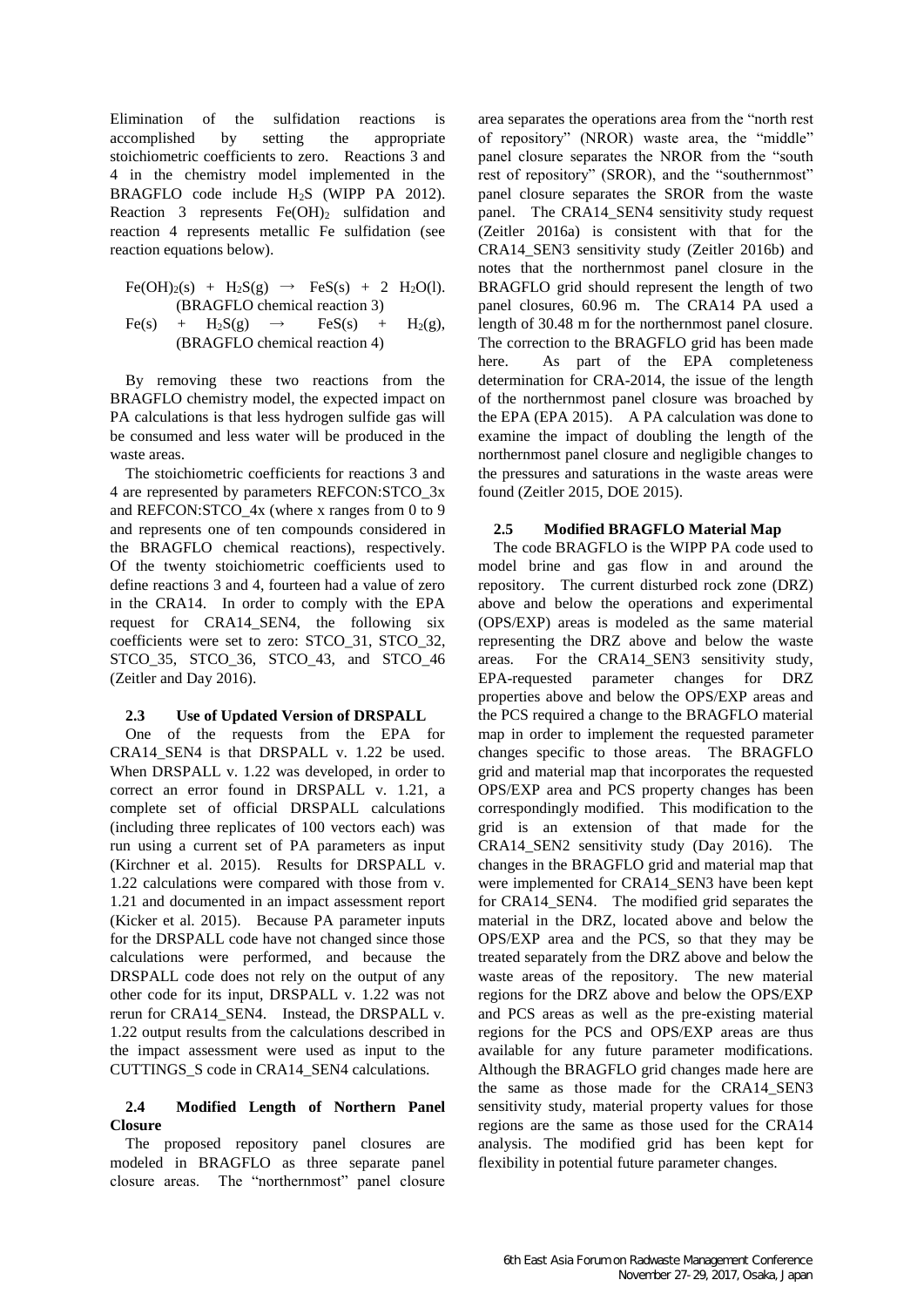## **3. Results**

Results for all release mechanisms are now presented and compared to those obtained in the CRA 2014 PA (CRA14). Results are discussed in terms of overall means. Overall means are obtained by forming the average of all realizations. In WIPP PA, a replicate consists of 100 calculated realizations. Three replicates are used to generate results for CRA14 and CRA14 SEN4. Means and statistics presented for the analyses are also calculated over all three replicates. The impacts of the requested modifications to CRA14 results include changes to all of the primary release mechanisms: cuttings and cavings, spallings, direct brine releases, and releases from the Culebra. Plots of releases for individual release mechanisms include lower and upper 95% confidence intervals on the means, as well as comparisons with results from CRA14. A summary of critical means and lower and upper confidence limits for individual release mechanisms at probabilities of 0.1 and 0.001 is presented in Section 3.5.

## **3.1 Cuttings and Cavings Releases**

Cuttings and cavings releases are minimally increased due to the EPA requested modifications to CRA14 inputs (Figure 3-1). The reduction in the lower bound of the BOREHOLE:TAUFAIL parameter distribution resulted in the sampling of lower values of waste shear strength (Figure 2-4). The use of slightly reduced shear strength values resulted in minimally increased cavings releases for borehole intrusions into the repository that intersect waste.



Figure 3-1: Confidence Interval on Overall Mean CCDFs for Cuttings and Cavings Releases: CRA14 and CRA14\_SEN4

## **3.2 Spallings Releases**

Spallings releases are a function of repository pressure at the time of intrusion. Increases in pressure necessarily translate to increased spallings release volumes. Changes to the northernmost panel closure length, the chemistry model (i.e., removal of sulfidation), and the GLOBAL:PBRINE parameter all impact repository pressure at the time of intrusion. Changing the northernmost panel closure length has been shown to be minimally impactful on waste panel pressures and saturations and not impactful on releases (DOE 2015).

The impact of removing sulfidation from the chemistry model has not been previously examined, but is shown here to slightly increase pressures and decrease saturations in the waste areas by comparing BRAGFLO results from CRA14, CRA14\_SEN4, and the analysis done by DOE (2015). In the waste panel, there is little to no impact of the northernmost panel closure length on pressures and saturations. When the northernmost panel closure length is changed (lengthened) and sulfidation is removed in CRA14\_SEN4, waste panel pressures are increased and brine saturations decreased—the increased pressure and decreased brine saturation can therefore be attributed to the removal of sulfidation. Increased pressure and gas volumes in the waste panel are consistent with reduced gas consumption associated with removing sulfidation reactions. Decreased brine saturation and brine volume in the waste panel are consistent with reduced water production associated with removing sulfidation reactions.

The shifting of the GLOBAL:PBRINE parameter distribution to generally higher values for CRA14 SEN4 leads to an increased number of intrusions into pressurized brine below the repository, which typically leads to increased pressure in the waste areas and therefore increased spallings. The impact of changing the GLOBAL:PBRINE distribution has not been examined independently of other changes.

An increase in spallings releases has been shown previously when DRSPALL v. 1.22, which has corrected an error in DRSPALL v. 1.21, is used (Kicker et al. 2015). Overall, spallings releases are increased with the application of all of the EPA requested changes, as compared to CRA14 results (Figure 3-2).



Figure 3-2: Confidence Interval on Overall Mean CCDFs for Spallings Releases: CRA14 and CRA14\_SEN4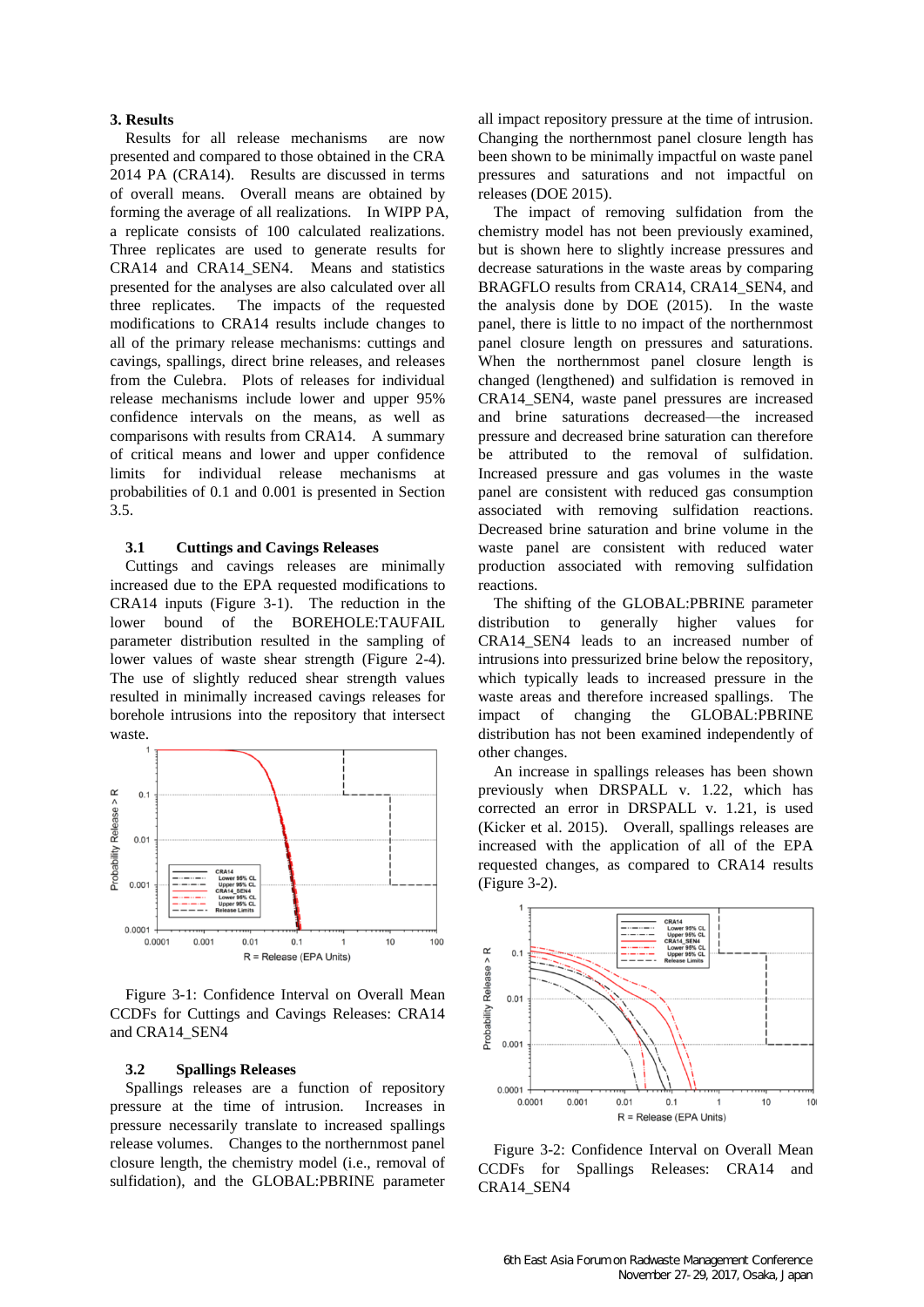### **3.3 Releases from the Culebra**

Transport releases through the Culebra and across the land withdrawal boundary are impacted by the amount of brine released to the Culebra, as well as actinide solubilities. Brine flows up the intrusion borehole obtained in CRA14 SEN4 are slightly decreased compared to those obtained in CRA14. Consequently, volumes of brine flowing up to the Culebra are slightly decreased, which is attributed to the modification to the northernmost panel closure and the removal of sulfidation (i.e., the only two changes in CRA14\_SEN4 that could potentially impact BRAGFLO results).

Additionally, the change to the GLOBAL:PBRINE distribution leads to increased waste panel pressures following intrusion into pressurized brine below the repository (as discussed above for spallings releases), which tends to increase releases to the Culebra.

The differences in actinide solubilities between CRA14 and CRA14\_SEN4 also contribute to releases from the Culebra. In general, increased solubilities lead to increased releases from the Culebra. However, because sampled values of SOLMOD3:SOLVAR have increased and those for SOLMOD4:SOLVAR have decreased, it is possible that the combined impacts of the solubility changes are to increase or decrease releases from the Culebra. The overall impact of the solubility changes on releases from the Culebra is dependent on the relative impacts due to the +III and +IV solubilities. The isolated impact of the solubility uncertainty changes (i.e., apart from all of the other changes made for CRA14\_SEN4) has not been investigated. Overall, transport releases through the Culebra and across the land withdrawal boundary are slightly increased compared to results calculated for CRA14 (Figure 3-3). At very low probabilities (P[Release>R] < 0.0003), releases from the Culebra are decreased.



Figure 3-3: Confidence Interval on Overall Mean CCDFs for Releases from the Culebra: CRA14 and CRA14\_SEN4

#### **3.4 Direct Brine Releases**

Direct brine releases (DBRs) require sufficient waste panel pressure and brine saturation in order to occur. The repository pressure near the drilling location must exceed the hydrostatic pressure of the drilling fluid, which is specified to be 8 MPa in WIPP PA. The brine saturation in the intruded panel must exceed the residual brine saturation of the waste, a sampled parameter in WIPP PA. The changes to the CRA14 analysis that have been implemented for the CRA14 SEN4 sensitivity analysis result in slightly increased waste region pressure and very slightly decreased waste region brine saturation.

The change to the GLOBAL:PBRINE distribution results in increased intrusions into pressurized brine below the repository, which increases pressures and saturations in waste areas—the net result of this change is increased direct brine volumes.

Additionally, the changes to actinide solubilities impact actinide concentrations in DBR releases. In general, increased solubilities lead to increased DBR releases. However, because sampled values of SOLMOD3:SOLVAR have increased and those for SOLMOD4:SOLVAR have decreased, it is possible that the combined impacts of the solubility changes are to increase or decrease DBRs. The overall impact of the solubility changes on DBRs is dependent on the relative impacts due to the +III and +IV solubilities. The isolated impact of the solubility uncertainty changes (i.e., apart from all of the other changes made for CRA14\_SEN4) has not been investigated. The net result of all of the changes introduced in CRA14\_SEN4 is an increase in DBRs at all probabilities (Figure 3-4).



Figure 3-4: Confidence Interval on Overall Mean CCDFs for Direct Brine Releases: CRA14 and CRA14\_SEN4

#### **3.5 Total Releases**

Total releases are calculated by totaling the releases from each release pathway: cuttings and cavings releases, spallings releases, DBRs, and transport releases (there were no undisturbed releases to contribute to total release). CRA14\_SEN4 CCDFs for total releases obtained in replicates 1, 2, and 3 are plotted together in Figure 3-5. The overall mean CCDF is computed as the arithmetic mean of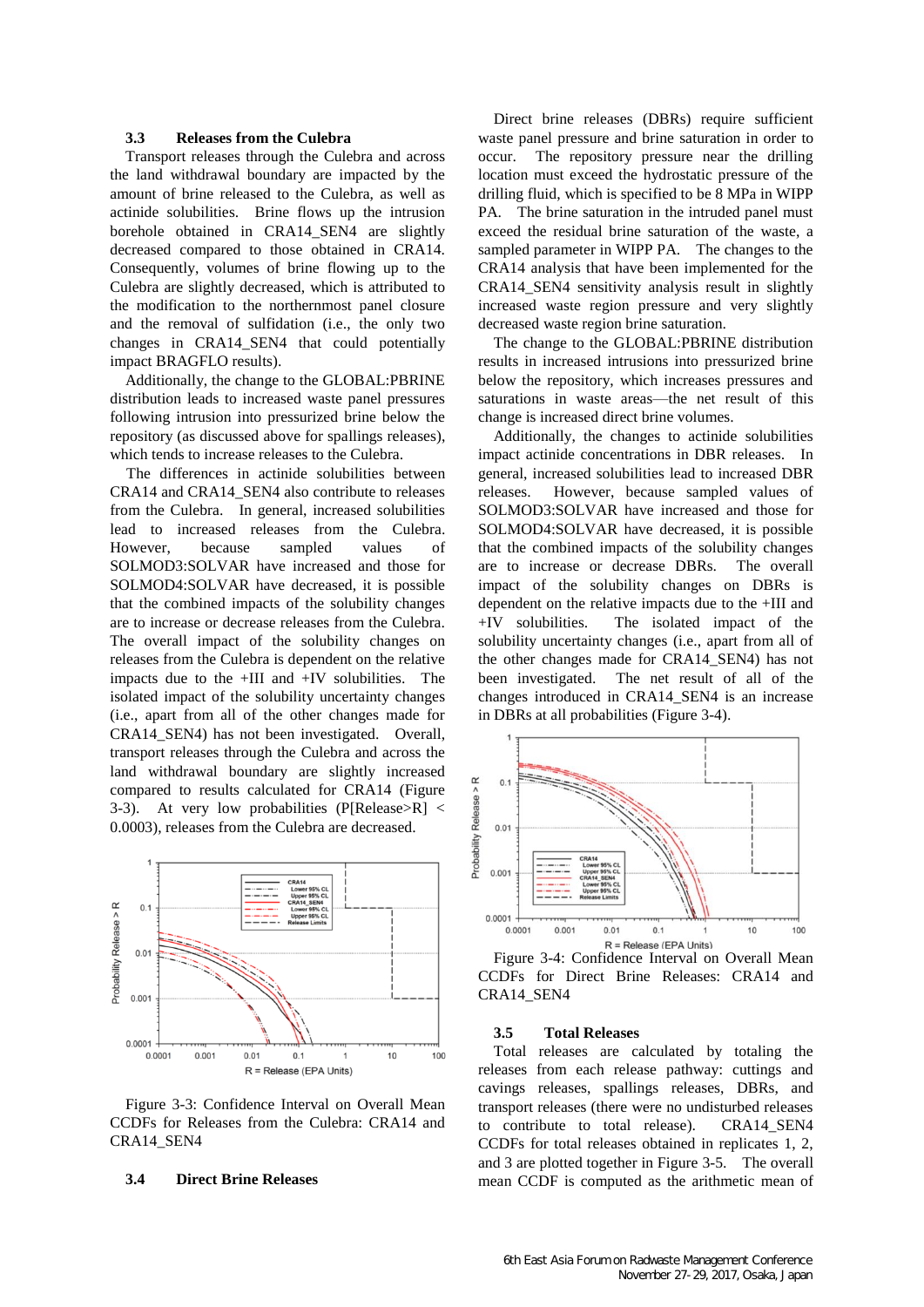the mean CCDFs from each replicate. A confidence interval is computed about the overall mean CCDF using the Student's t-distribution and the mean CCDFs from each replicate. Figure 3-6 shows 95% confidence intervals about the overall mean for CRA14 and CRA14\_SEN4.

Mean CCDFs of the individual release mechanisms that comprise total normalized releases are plotted together in Figure 3-7, as well as the CRA14\_SEN4 total release overall mean. As seen in that figure, total normalized releases obtained for CRA14\_SEN4 are dominated by cuttings and cavings releases and DBRs. Contributions to total releases from spallings and Culebra transport are not dominant, although spallings and Culebra transport releases have been increased in comparison to CRA14.

Overall means for total normalized releases obtained for CRA14 and CRA14\_SEN4 are plotted together in Figure 3-6. Overall, total normalized releases increase from CRA14 to CRA14\_SEN4 due to increases in all contributing release components. Total normalized releases increase at low probabilities (below 0.1) from CRA14 to CRA14\_SEN4 principally due to increased DBRs. A comparison of the statistics on the overall mean for total normalized releases obtained for CRA14 and CRA14\_SEN4 is now made. At a probability of 0.1, values obtained for the mean total release and upper 95% confidence interval for CRA14\_SEN4 are increased in comparison to CRA14 (15 and 18%, respectively). At a probability of 0.001, the mean total release and upper 95% confidence level are higher for CRA14\_SEN4 in comparison to CRA14 (107 and 119%, respectively).







Figure 3-6: Confidence Interval on Overall Mean CCDFs for Total Normalized Releases: CRA14 and CRA14\_SEN4



Release Components of CRA14\_SEN4

## **4. Summary**

The application of EPA-requested modified parameters has been incorporated into a sensitivity analysis (CRA14\_SEN4) and compared to the most recent PA done in support of WIPP recertification (CRA14). A minimal increase in cuttings and cavings releases was found due to a change to the BOREHOLE:TAUFAIL parameter distribution. Spallings releases were increased as a result of a combination of changes to the northernmost panel closure length and GLOBAL:PBRINE parameter distribution, as well as a correction to the DRSPALL code and removal of sulfidation from the chemistry model. Total releases from the Culebra were increased as a result of a combination of changes to the northernmost panel closure length, actinide solubility uncertainties, and GLOBAL:PBRINE parameter distribution, as well as removal of sulfidation from the chemistry model. Direct brine releases were increased as a result of a combination of changes to the GLOBAL:PBRINE and actinide solubility uncertainties. Overall, total high-probability (P[Release>R] = 0.1) predicted mean releases from the repository were increased by about 15%, which corresponds to a 0.6% reduction in the margin to the limit of 1. Total low-probability  $(P[Release > R] = 0.001)$  predicted mean releases were increased by about 107%, which corresponds to a 2.9% reduction in the margin to the limit of 10. The upper 95% confidence level on the mean increased for high-probability and low-probability releases by 18 and 119%, respectively. It is concluded that the EPA-requested changes to the CRA14 result in increases to the predicted total releases from the repository, but with those increased releases, the CRA14 SEN4 analysis continues to demonstrate that WIPP complies with the regulatory limits.